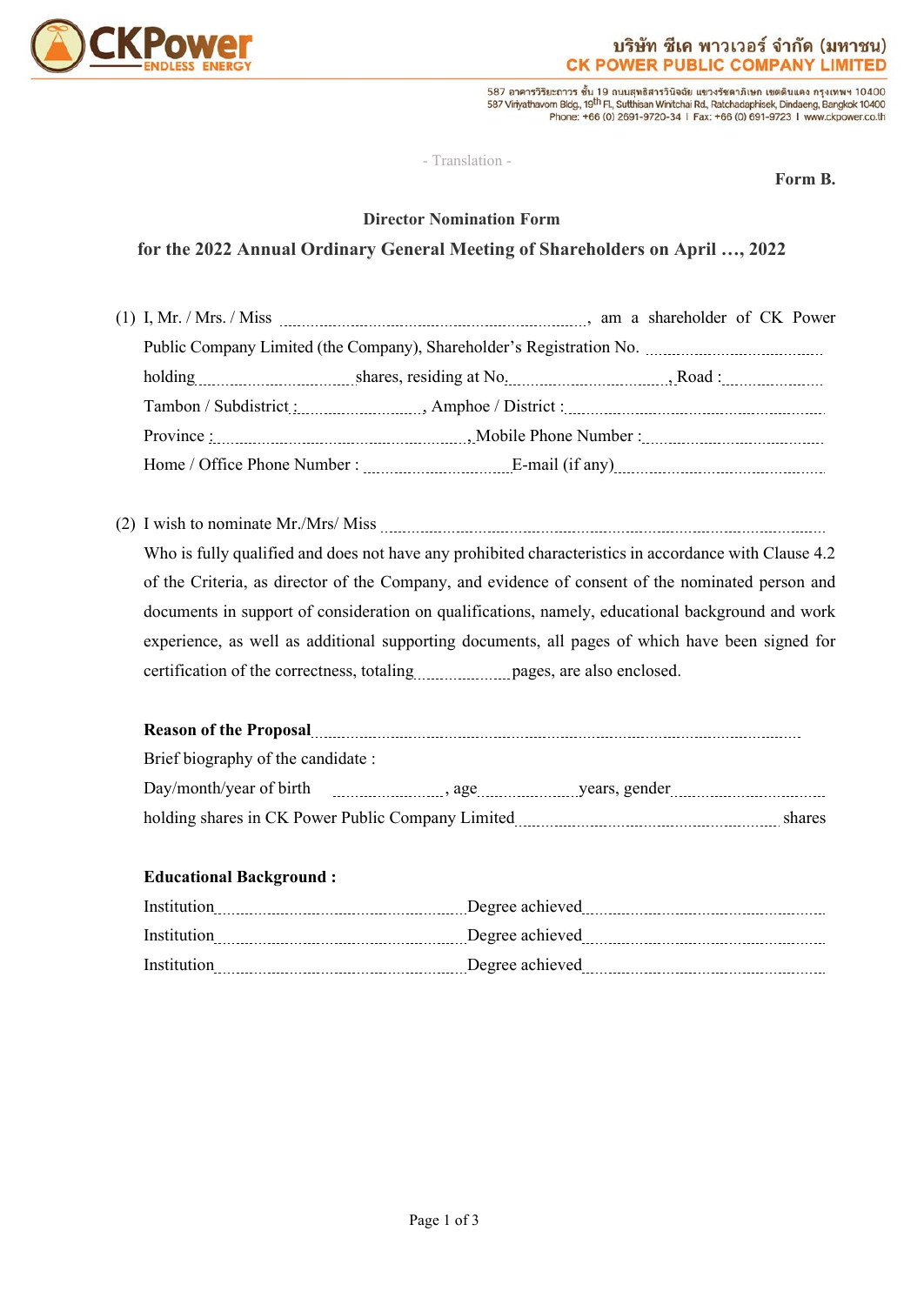#### **Work Experience :**

| <b>Current Board Position in Other Listed Company:</b> |                                  |  |               |                           |  |  |
|--------------------------------------------------------|----------------------------------|--|---------------|---------------------------|--|--|
|                                                        |                                  |  |               |                           |  |  |
|                                                        | Please tick his/her directorship |  |               |                           |  |  |
| ( )                                                    | Director                         |  | $\rightarrow$ | <b>Executive Director</b> |  |  |
| $\left( \right)$                                       | Member of Audit                  |  |               | Others                    |  |  |
|                                                        |                                  |  |               |                           |  |  |
|                                                        | Please tick his/her directorship |  |               |                           |  |  |
|                                                        | () Director                      |  | $\rightarrow$ | <b>Executive Director</b> |  |  |
| $\left( \right)$                                       | Member of Audit                  |  |               | Others                    |  |  |
|                                                        |                                  |  |               |                           |  |  |
|                                                        | Please tick his/her directorship |  |               |                           |  |  |
| ( )                                                    | Director                         |  | $\lambda$     | <b>Executive Director</b> |  |  |
|                                                        | () Member of Audit               |  |               | Others                    |  |  |

(3) I authorize Mr./Mrs./Miss as my designated person for the purpose of contact with the Company under paragraph two of Claused 4.1 of the Criteria.

I hereby certify that the content in this Director Nomination Form, evidence of shareholding, evidence of shareholding, evidence of consent and all supporting documents are correct in all respects. In witness whereof, I therefore sign my name as evidence below.

|      | Chora |  |
|------|-------|--|
|      |       |  |
| Date |       |  |

(4) I, Mr./Mrs./Miss , as the person nominated to be director as per (2) hereby consent and certify that I am fully qualified and do not have any prohibited characteristics in accordance with Clause 4.2 of the Criteria, and agree to adhere to the good corporate governance of Company. In witness whereof, I therefore sign my name as evidence below.

Director candidate's signature ( ) Date

Page 2 of 3